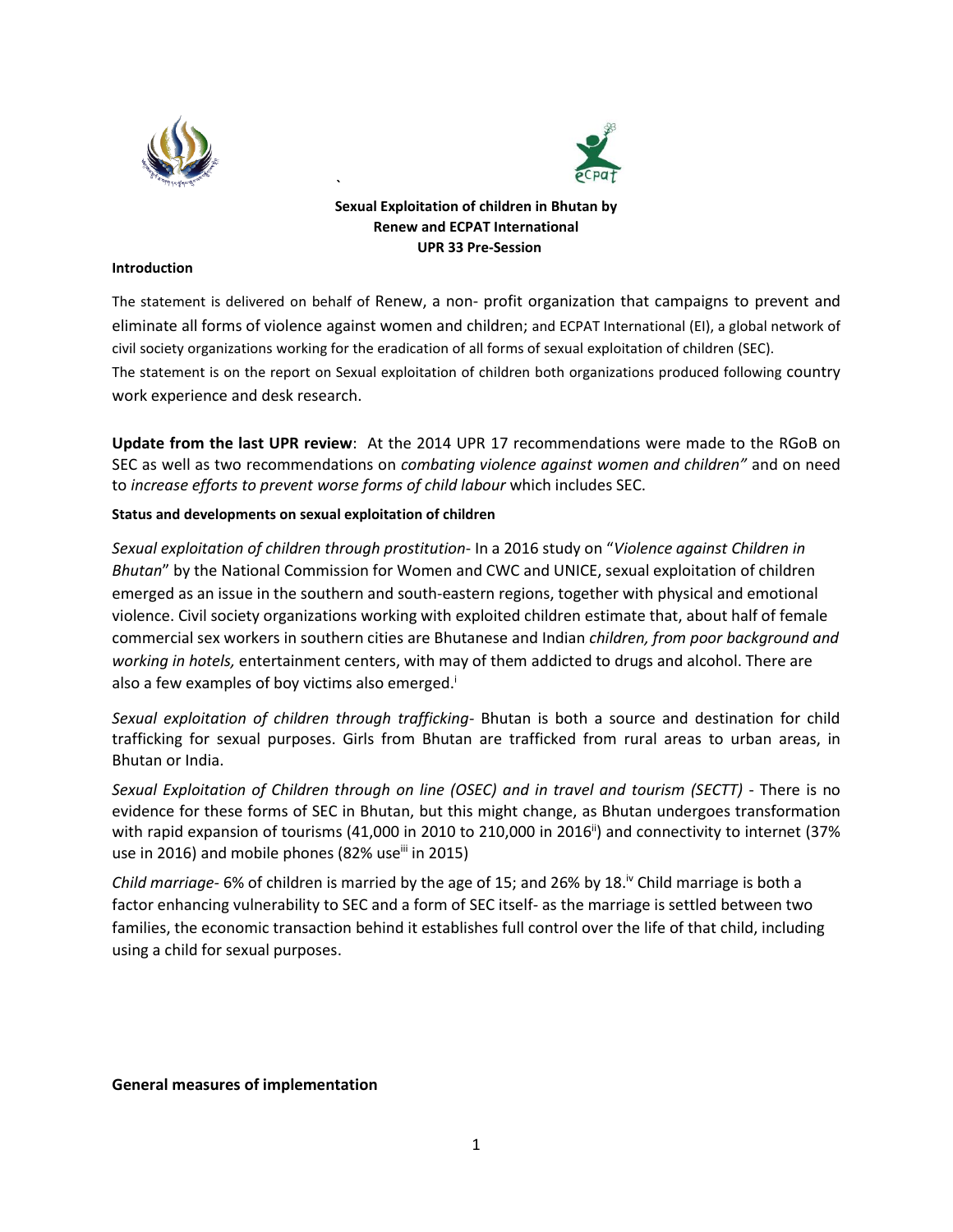*National Action Plans and overall Strategies-* The National Plan of Action for Child Protection of 2012 is being reviewed; , and the RGoB is also developing a comprehensive National Plan of Action for Child Wellbeing and Protection( NPACWP), which will enhance the capacity to prevent and respond to violence, abuse and exploitation of children.

The protection services in NCWC was also recently reshaped from it original legal service mandate to professionalize and enhance the protection services offered to women and children in difficult circumstances and children in conflict with law.

*Coordination and Evaluation-* Ministries responsible to end SEC are: Home and Cultural Affairs (MoHCA), Ministry of Health , and Labour and Human Resources

In 2004, the RGoB established the National Commission for Women and Children (NCWC) , mandated to raise awareness and conduct trainings for the judiciary, police and civil society organizations on women and children rights , including human trafficking and child marriage. The government also established the National Action and Coordinating Group (NACG) to End Violence Against Children and Women in 2013. The NCWC and NACG are important steps towards coordination of child protection, but there is a need y need to enhance their capacity for them to efficiently carry their responsibility

**Legislative framework-** The RGoB has adopted laws and regulations that meet most of the international legal standards, which also protect children from SEC:

In 2011 the RGoB amended The *Penal Code* and adopted the *Child Care and Protection Act* (CCPA). In The *Child Adoption Act* (CAA) was adopted in 2012. The *Child Care and Protection Rules and Regulations* (CCPRR) in 2015.

*Sexual Exploitation of Children through prostitution* - is prohibited expressly in the *Child Care and Protection Act;* and the definition is consistent the OPSC.

*Child trafficking for sexual purposes* - is also prohibited through the and the Penal Code.<sup>V</sup> However Bhutan is not a party to UN Protocol to Prevent Suppress and Punish Trafficking in Persons, especially Women and Children and the definition of child trafficking is narrower than the Protocol's

*Sexual exploitation through pornography -* is prohibited in the *Child Care and Protection Act*, and in line the OPSC. The Penal Code criminalizes pedophilia, acts of photographing or videotaping a child in a sexual act, and/or selling, manufacturing, distributing material that contains any depiction of a child engaged in sexual contact.

*On line Sexual exploitation of Children* - on line pornography is criminalized under the Penal Code ; and punishable under the Bhutan Information, Communications and Media Act; and grooming of children for sexual purposes and live streaming could be sufficiently considered prohibited by the *Bhutan Information, Communications and Media Act and the Penal Code.*<sup>vi</sup>

Internet Service Providers (ISPs) are not explicitly required by law to report any child pornography material distributed or hosted through their services, but they are knowingly act as host for pornographic material.<sup>vii</sup>

*Sexual exploitation of children trough travel and Tourism* - There is no specific legislation addressing SECTT nor legislation that providing for extraterritorial jurisdiction for SEC offences

*Child Early and forced d marriage (CEFM)* - Since 1996 the minimum age for marriage for both man and women is 18 years. However CEFM remains an on going issue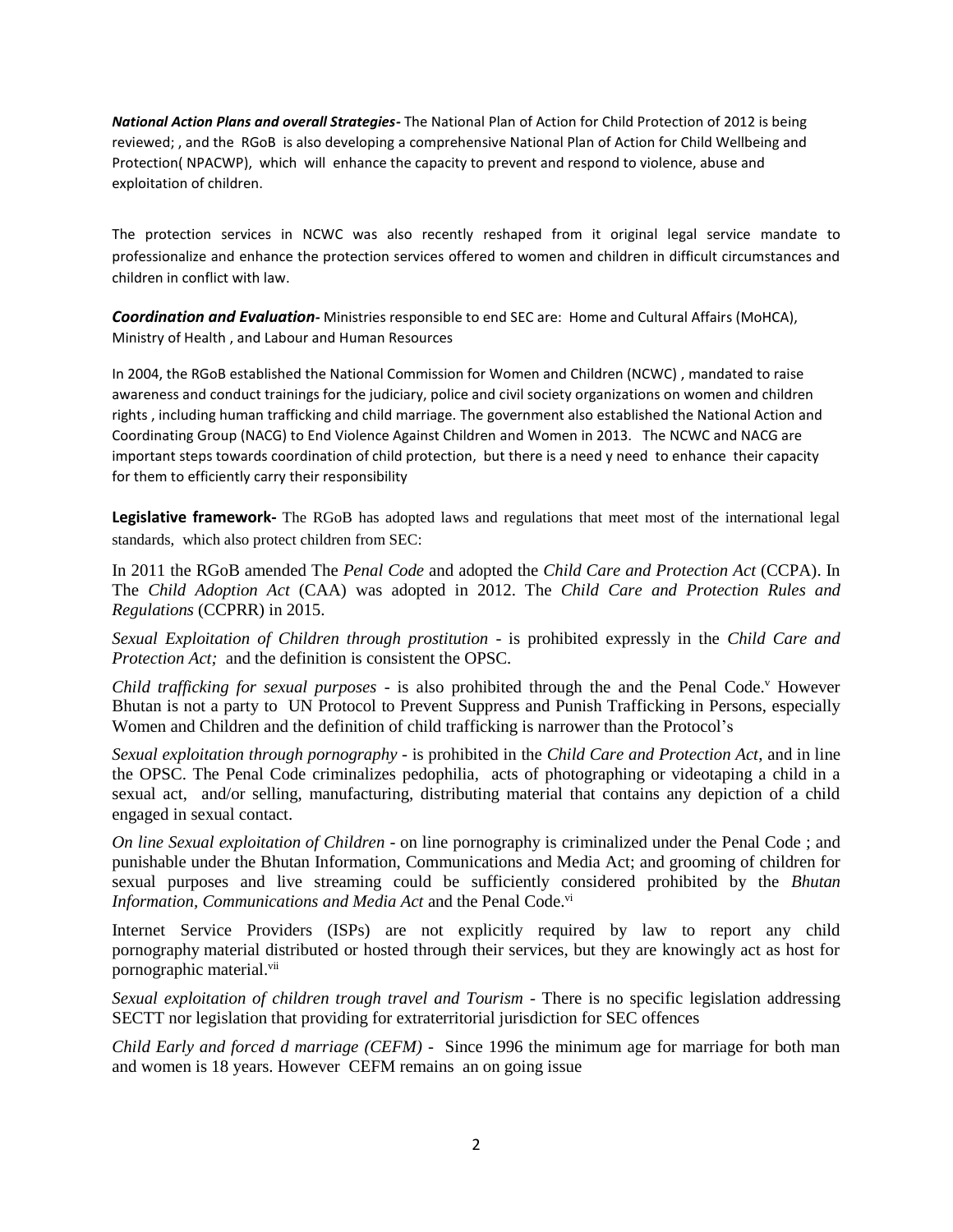**Prevention-** Prevention and awareness raising actions SEC are conducted by Government institutions and a myriad of civil society organizations. However, these efforts are not coordinated and their impact have not been evaluated

## **Protection of the rights of child victims-**

Bhutan also has a specialized law enforcement units, which address violence against women and children, including child marriage.

The RGOB established a toll free helpline in 2018 that provide counseling, legal and referral services around the clock. The biggest challenge is the lack of reporting. In 2013, the Royal Bhutan Police (RBP) recorded 35 reported cases of child rape.

## **Recommendations to the RGoB**

## *Coordination and Evaluation*

▪ Establish anadequately staffed, financially and technically resourced government entity, mandated to coordinate the implementation of the Convention on the Rights of the Child and its ratified protocols

# *Legislative framework*

- Align CCPA definition of child trafficking in line with the UN Protocol to Prevent Suppress and Punish Trafficking in Persons, especially Women and Children.
- **•** Consider ratifying the International Protocols, Convention and Treaties
- $\checkmark$  UN Protocol to Prevent, Suppress and Punish Trafficking in Persons, especially Women and Children;
- $\checkmark$  Optional Protocol to the Convention on the Rights of the Child on a communications procedures;
- ✓ International Labour Organization Worst Forms of Child Labour Convention, 1999 (No. 182).
- $\checkmark$  International cybercrime treaties

# *Prevention*

- Expand the NCWC mandate to support, coordinate and evaluate prevention efforts
- **•** Enhance awareness raising among vulnerable populations and in remote and poor communities
- **•** Provide economically vulnerable families with adequate support and welfare
- **•** Deny entry to convicted child sex offenders
- Work with the media to increase public awareness on online sexual exploitation of children

# *Protection of Child Victim*

- **Exercise 1** Institute Mandatory reporting of suspected sexual exploitation of a child, with strong sanctions for non-compliance; and protection mechanisms for those who report the crime.
- **•** Improve access to justice through professional training curricula for law enforcement officers and judges.
- **Ensure that child-sensitive services are available; regulated by quality standards; administered by** knowledgeable , well-trained staff; adequately resourced; and easily accessible to all children.